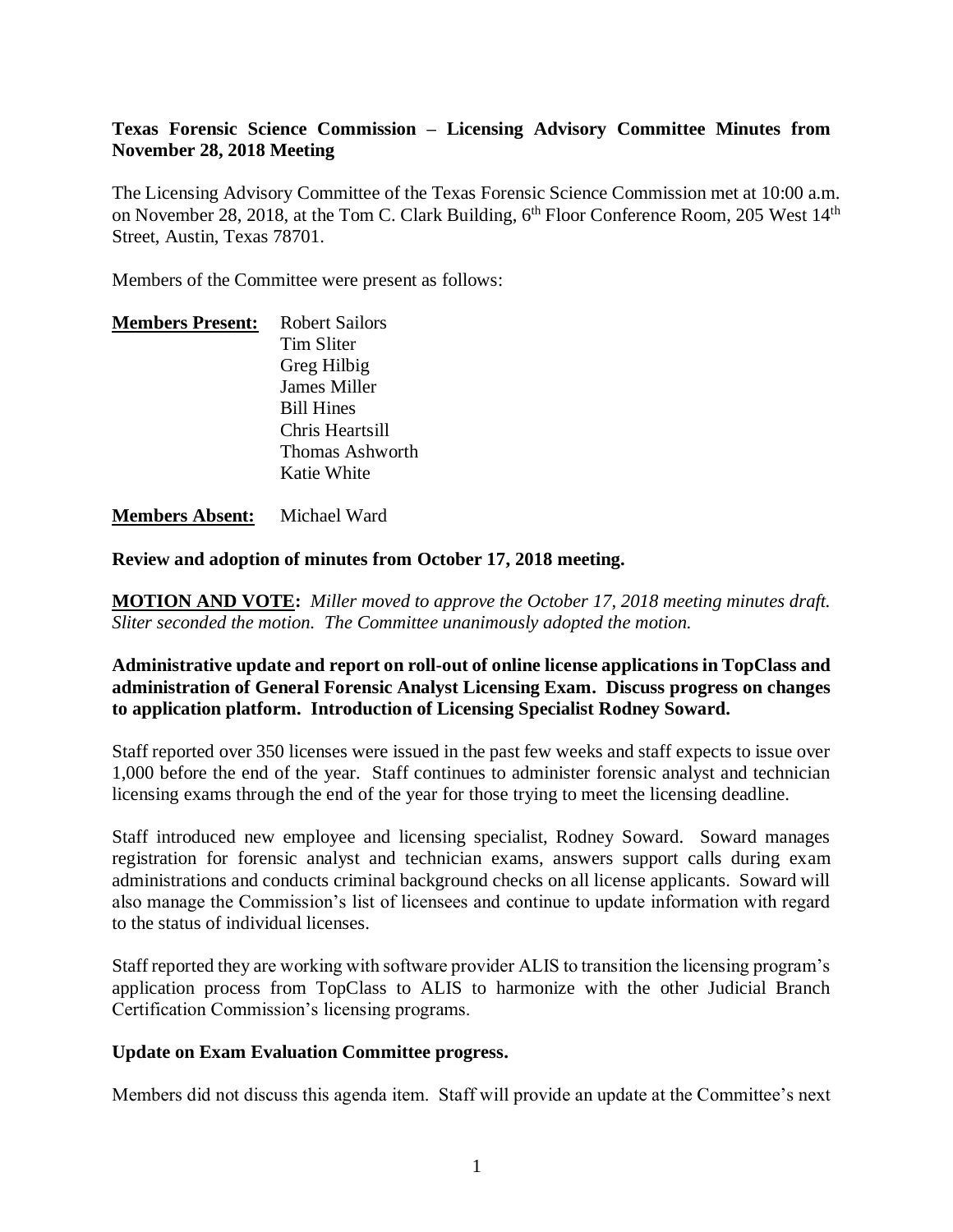meeting.

Members also reviewed a request for special dispensation for a fourth attempt at the general forensic analyst licensing exam.

**MOTION AND VOTE:** *Hines moved to approve the request for a fourth attempt at the exam. Sliter seconded the motion. The Committee unanimously adopted the motion.* 

Members discussed that a letter of support from the candidate's laboratory should be required for fourth exam requests and that the rule should be clear that the fourth attempt is a candidate's final attempt. Staff will revise the rule accordingly.

**Discussion of proposed statistics requirement for examiners applying after January 1, 2019 and development of financially accessible, online statistics course for forensic examiners through Texas A&M University, including timeline for availability of the online course.** 

Garcia reported Spiegelman has been retained and is working on a statistics course that can be taken via Texas A&M's Continuing Education Program online. The FSC's website will have a link to the course. The course will cost about \$300 per student, much cheaper than a regular college course at a four-year University. The course should be available early next year.

Members reviewed two applications for approval of statistics coursework to satisfy the statistics requirement in Tex. Admin. Code § 651.207.

Applicant 1: Introduction to Statistics Course

**MOTION AND VOTE:** *Sailors moved to approve the course content as satisfactory in fulfillment of the statistics requirement described in Tex. Admin Code. § 651.207. Ashworth seconded the motion. The Committee unanimously adopted the motion.*

Applicant 2: Criminal Justice Research and Planning

**MOTION AND VOTE:** *Sliter moved to deny the request to approve the course because the course content is missing core statistics concepts and is geared more towards research methods—concepts not considered satisfactory in fulfilling the statistics component required for § 651.207. White seconded the motion. The Committee unanimously adopted the motion.*

Applicant 2 also provided information related to a statistics course from Saylor Academy, a program honored by ACE credit for a 3-hour college equivalent. Members discussed that this course, if completed and passed, satisfies the statistics requirement in § 651.207. Any ACE-credit approved (3-hour college equivalent) courses are considered satisfactory of the requirement.

# **Discussion and recommendations regarding Waiver Applications for Laboratory Support Personnel**

The Commission considered one waiver application from Bexar County Criminal Investigation Laboratory for a Forensic Technician position.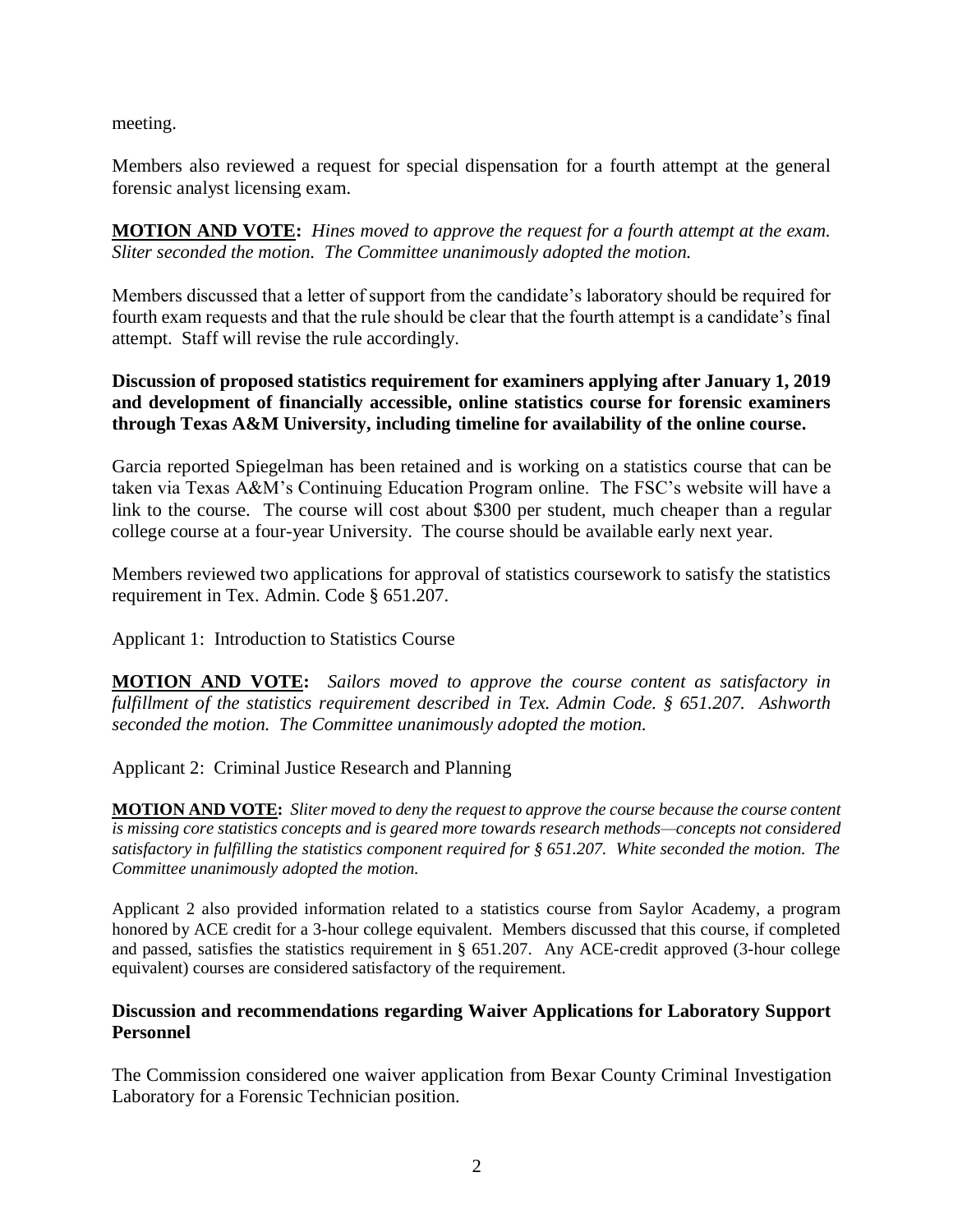**MOTION AND VOTE:** *White moved to deny the waiver application because the job description included selecting hairs/fibers and stubbing evidence for GSR particles—activities the Committee considers to include a degree of judgment that is beyond the scope of limited support functions intended by the waiver. Miller seconded the motion. The Committee unanimously adopted the motion.* 

#### **Discussion and recommendations regarding criminal history evaluation requests.**

Members reviewed a criminal history disclosure for one license candidate.

**MOTION AND VOTE:** *Hines moved to recommend the applicant be eligible for a forensic analyst license. Miller seconded the motion. The Committee unanimously adopted the motion.*

#### **Discussion and evaluation of any outstanding conduct reports from licensing applications.**

There were no conduct reports for review at this meeting.

### **Discussion and evaluation of outstanding technical reviewer license applications, discuss possible recommendations for revisions/clarifications to tech reviewer rule.**

The Committee reviewed one application for a tech reviewer license at this meeting; however, the application was for two analysts who conduct bloodstain pattern analysis—a discipline not yet subject to accreditation and licensing requirements. The Committee directed staff to inform the applicant of the same and ask them to re-apply when there are requirements for this discipline.

Members also discussed clarifying the tech reviewer section in the licensing rules to make clear that the section only applies to tech reviewers who offer services where they would not otherwise be available and are not otherwise eligible for a forensic analyst or technician license. The exception/license *does not* apply to all persons who strictly do technical review in a laboratory.

#### **Discussion and evaluation of outstanding blanket license applications.**

The Committee reviewed applications for blanket licenses that may be granted to out-of-state laboratories pursuant to Texas Administrative Code, Chapter 651, Subchapter C, Section 651.220 to ensure the availability of uncommon forensic analyses, timeliness of forensic analyses, and/or service to counties with limited access to forensic analysis.

The Commission reviewed and granted the following blanket applications based on information provided by the laboratories, including information about the number of employees to be covered under the blanket application, position descriptions and average number of Texas cases worked in a year. Blanket licenses granted at this meeting are effective **December 31, 2018 through December 31, 2019**. Within thirty (30) days of the date the blanket license expires, a lab must apply to the Commission for renewal of the blanket license.

#### **Bode Cellmark**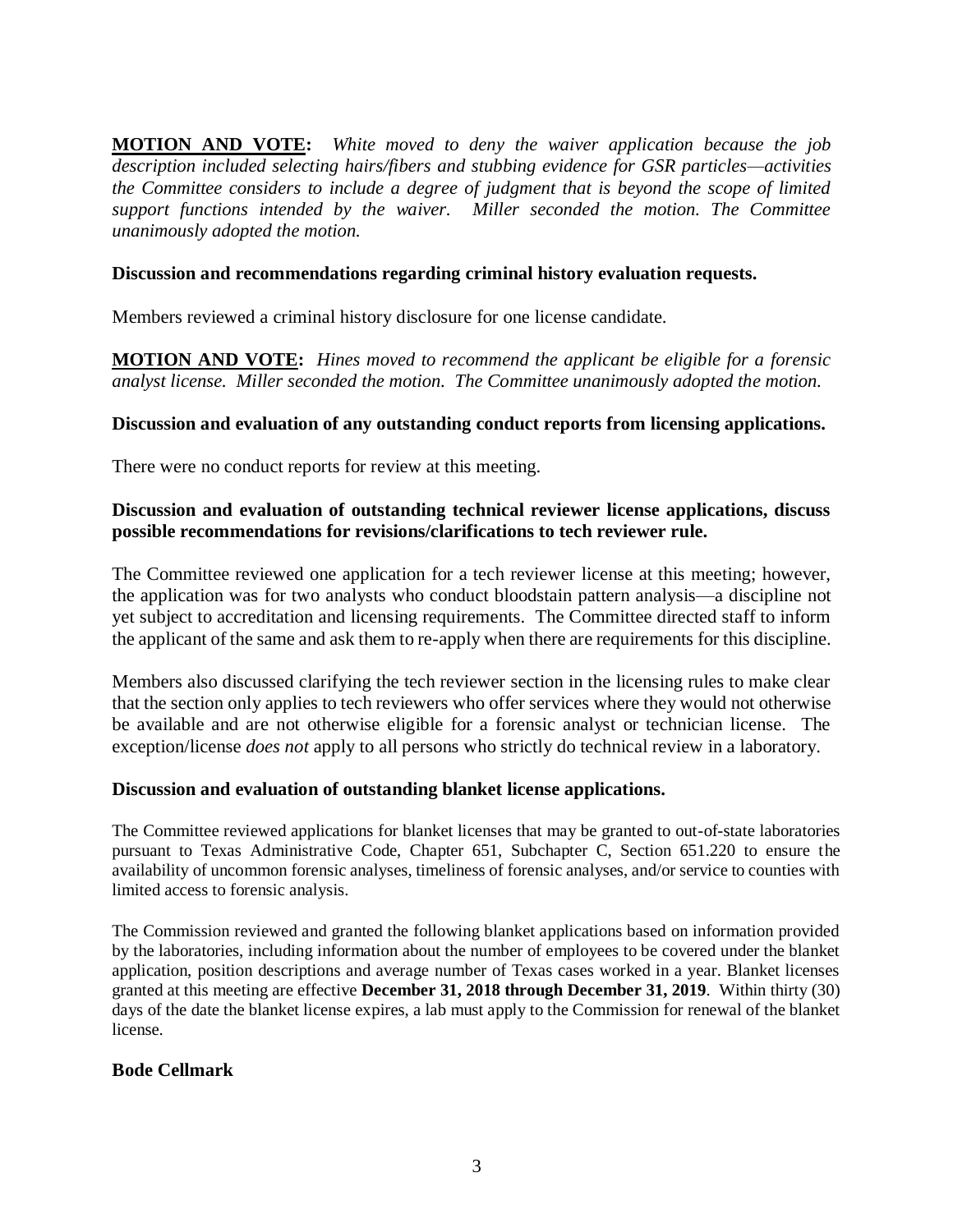**MOTION AND VOTE:** *White moved to approve the application for a blanket license based on the information provided by the lab. Heartsill seconded the motion. The Committee unanimously adopted the motion.* 

# **Cordant – Flagstaff and Cordant – Tacoma**

**MOTION AND VOTE:** *Sailors moved to approve the application for a blanket license based on the information provided by the lab. White seconded the motion. The Committee unanimously adopted the motion.* 

# **DNA Labs International**

**MOTION AND VOTE:** *Miller moved to approve the application for a blanket license based on the information provided by the lab. White seconded the motion. The Committee unanimously adopted the motion.* 

#### **DNA Solutions**

**MOTION AND VOTE:** *White moved to approve the application for a blanket license based on the information provided by the lab. Heartsill seconded the motion. The Committee unanimously adopted the motion.* 

# **NMS Labs**

**MOTION AND VOTE:** *Miller moved to approve the application for a blanket license based on the information provided by the lab. Sailors seconded the motion. The Committee unanimously adopted the motion.* 

#### **Sorenson**

**MOTION AND VOTE:** *Miller moved to approve the application for a blanket license based on the information provided by the lab. Heartsill seconded the motion. The Committee unanimously adopted the motion.* 

# **TASC**

**MOTION AND VOTE:** *Sailors moved to approve the application for a blanket license based on the information provided by the lab. Heartsill seconded the motion. The Committee unanimously adopted the motion.* 

Members discussed revisions to the blanket rule as currently drafted, including clarifying that the blanket license is conditional on employment with the lab to which the blanket license is granted and requiring the test and all other requirements, but leaving the reduced fee. Members also discussed the possibility of a tiered fee schedule based on the amount of Texas casework a lab conducts annually. Members will include the item for discussion on the Committee's and the Commission's January agenda.